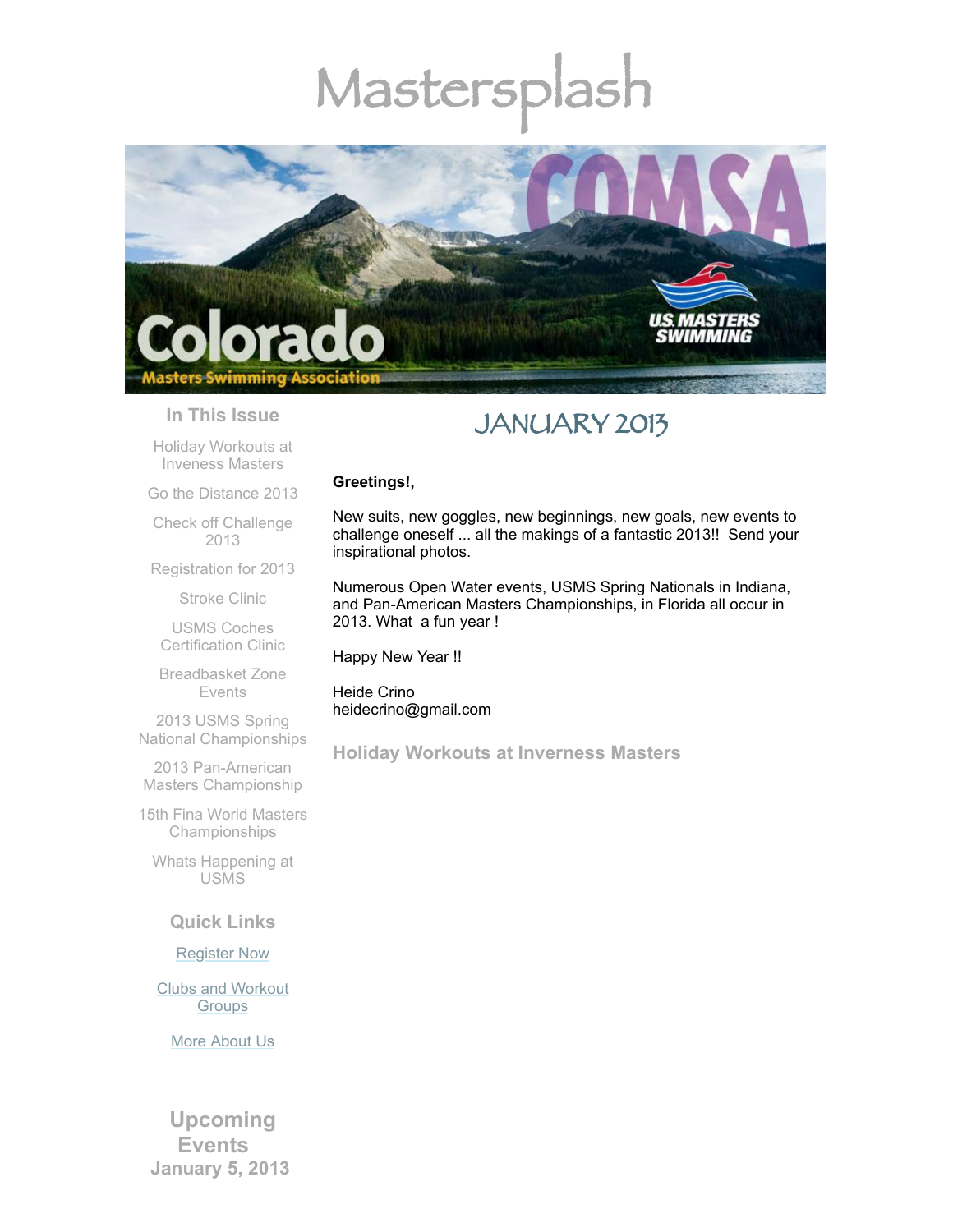12th Anual Mile High Masters Invite Englewood High School [Meet](http://www.usms.org/comp/event.php?MeetID=20130105MHMY) info [Entry](http://library.constantcontact.com/doc201/1108936408185/doc/8tMeBOZ5uzA8x1WE.pdf) form

**January 19, 2013** 3rd Annual Colorado Swimming Hall of Fame Pentathlon & Decathlon Challenge George Washington High School [meet](http://www.coshof.com/index.htm) info

**February 10, 2013** 2nd Annual Rock Classic Masters Swim Meet Castle Rock meet info and [registration](http://www.usms.org/comp/event.php?MeetID=20130210CASTLEY)

**April 5-7, 2013** 2013 COMSA Short Course Swimming Championships (SCY) VMAC, Thornton meet info and [registration](http://www.usms.org/comp/event.php?MeetID=20130405StateY)

More [Information](http://www.comsa.org/)

# **Ongoing Events**

Go the Distance 2013 [more](http://www.usms.org/fitness/content/gothedistance) info

Check off Challenge 2013 more info and [registration](http://www.usms.org/fitness/content/checkoff)

**[Contact](mailto:heidecrino@gmail.com?)** 



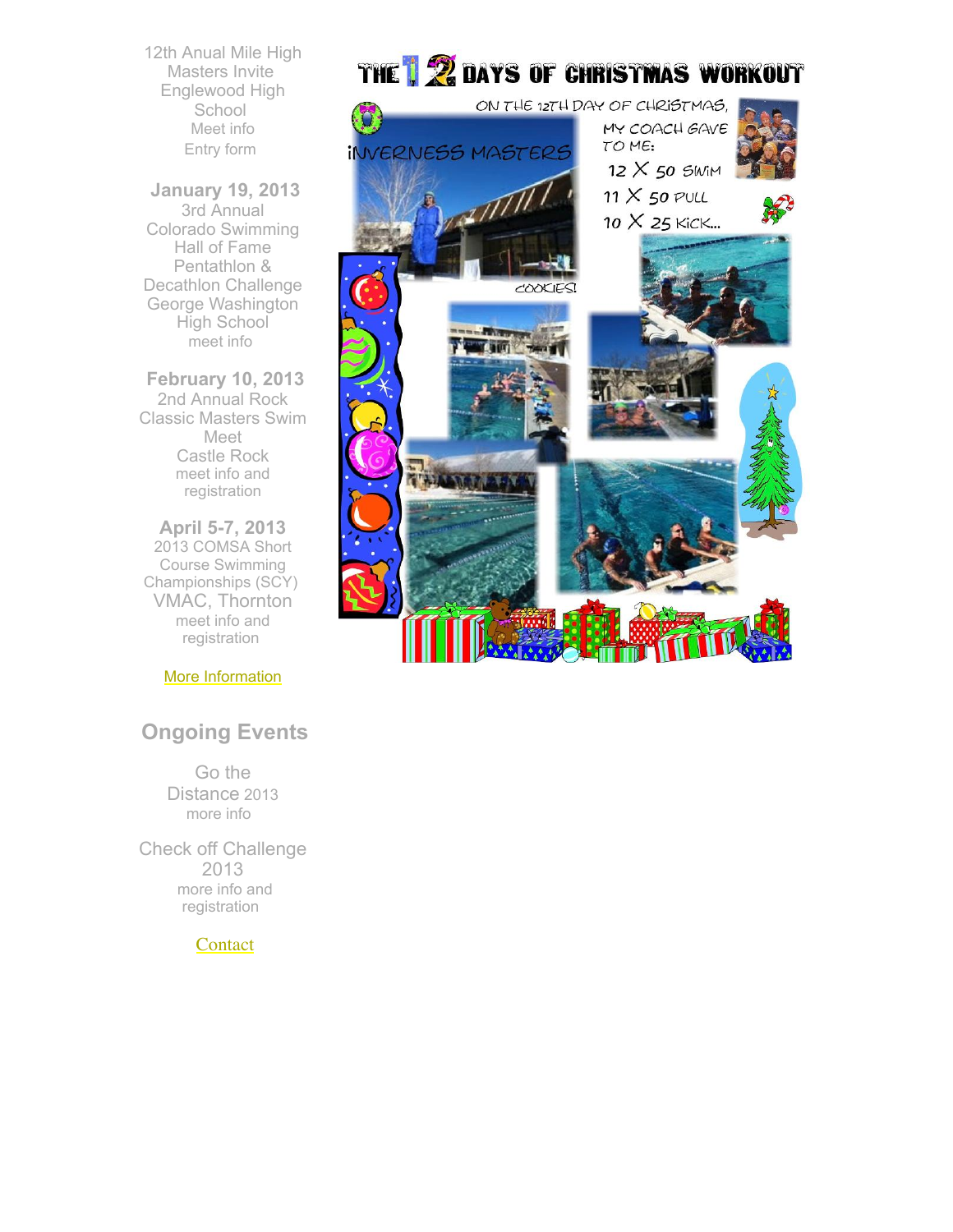

# <span id="page-2-0"></span>**Go The Distance 2013**

"Go the Distance in 2013

Nike GTD is a self-directed program intended to encourage Masters swimmers to regularly exercise and track their progress. There's no time limit for the distance milestones, except that they must be



achieved in the calendar year. Speed doesn't count-just the effort to attain whatever goal you set for yourself.

Nike GTD is on the honor system-you track the distance you swim. Daily, weekly, or monthly, enter that information into your online Fitness Log (FLOG). When you achieve certain milestones, you'll be recognized on the U.S. Masters Swimming website and receive special prizes from Nike Swim, our title sponsor for the event." USMS website

#### [more](http://www.usms.org/fitness/content/gothedistance) info and registration

## <span id="page-2-1"></span>**Check off Challenge 2013**

#### "2013 Check-Off Challenge

The CHECK-OFF CHALLENGE is a postal event designed to motivate swimmers to complete 19 "pool" events and an "open water swim" during the 2013 calendar year. It challenges all levels of swimmers. Novice swimmers can swim new events. Experienced swimmers can try for their personal best times in as many events as practical. Simply "Check-off" each swim on your t-shirt when you complete the event." USMS website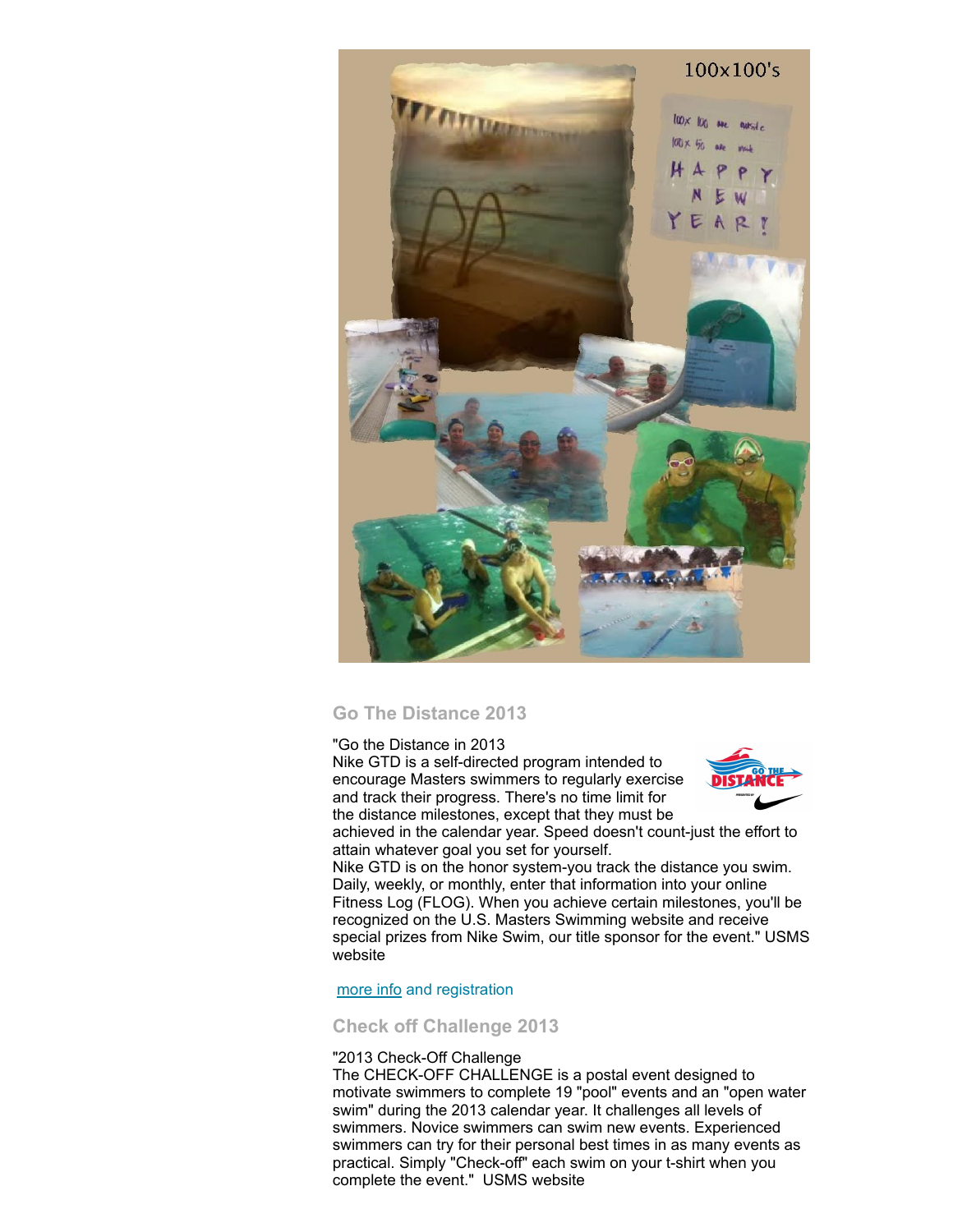

<span id="page-3-0"></span>**Registration for 2013**

Registration for 2013 [REGISTER](http://www.comsa.org/joining/join-online.html) HERE

**Registration for the calendar year of 2013 began November 1st.** New and returning members may register for the remainder of 2012 and all of 2013. Some important things to know about this years' registration are:

**Dues this year will be \$43.00.** Over the past few years, dues paid to Nationals has increased \$2.00 per year and COMSA has absorbed that fee for the swimmers. However, this year we have voted to pass along that \$2.00 increase along with an increase of \$1.00 for the local organization, a total increase of \$3.00. Of the \$43.00, \$10.00 stays with the local organization (COMSA) for use within Colorado and Wyoming.

**Chatfield swimmers**, please note that the waiver is now available both during online registration or attached to the paper registration. There is an immense amount of paperwork that takes place during the summer and at the pond to ensure that members sign the proper forms before swimming. The registration forms that you can download from the website will have a copy of the Chatfield waiver attached, if you plan to swim there next summer, please read and sign that additional page. **Online registration will also provide the capability to read and agree to the Chatfield waiver and rules.** When registering online, there will be a question asking you to read the document (it will require that you click on it and review it) and then agree to the terms. Any of you who swim at the pond know that this will be a benefit to all concerned. Please read and agree to this if you have any thought of swimming at Chatfield next summer. It will be a great benefit to the volunteers that keep the pond alive.

**Special discounts are offered to our older swimmers.** If you are in the 75 to 79 age group for the coming year, you will receive a \$5.00 discount on your membership. If you are in the 80+ this coming year, you will receive free membership. You should be receiving a letter about this along with a special form for registration soon if you have not already received one.

**Please review your address, phone and email information.** Often when registering, swimmers misspell or transpose numbers and letters. This can lead to invalid emails and or mailing addresses. Please verify that you have entered that information correctly.

If you have any questions regarding registration, please direct them to the Registrar, Marcia Anziano, at [CORegistrar@usms.org.](mailto:CORegistrar@USMS.org)

<span id="page-3-1"></span>**Stroke Clinic - DU \* NEW TIME\***

Stroke Clinics by DU Masters Coaches Stroke Improvement and Video Analysis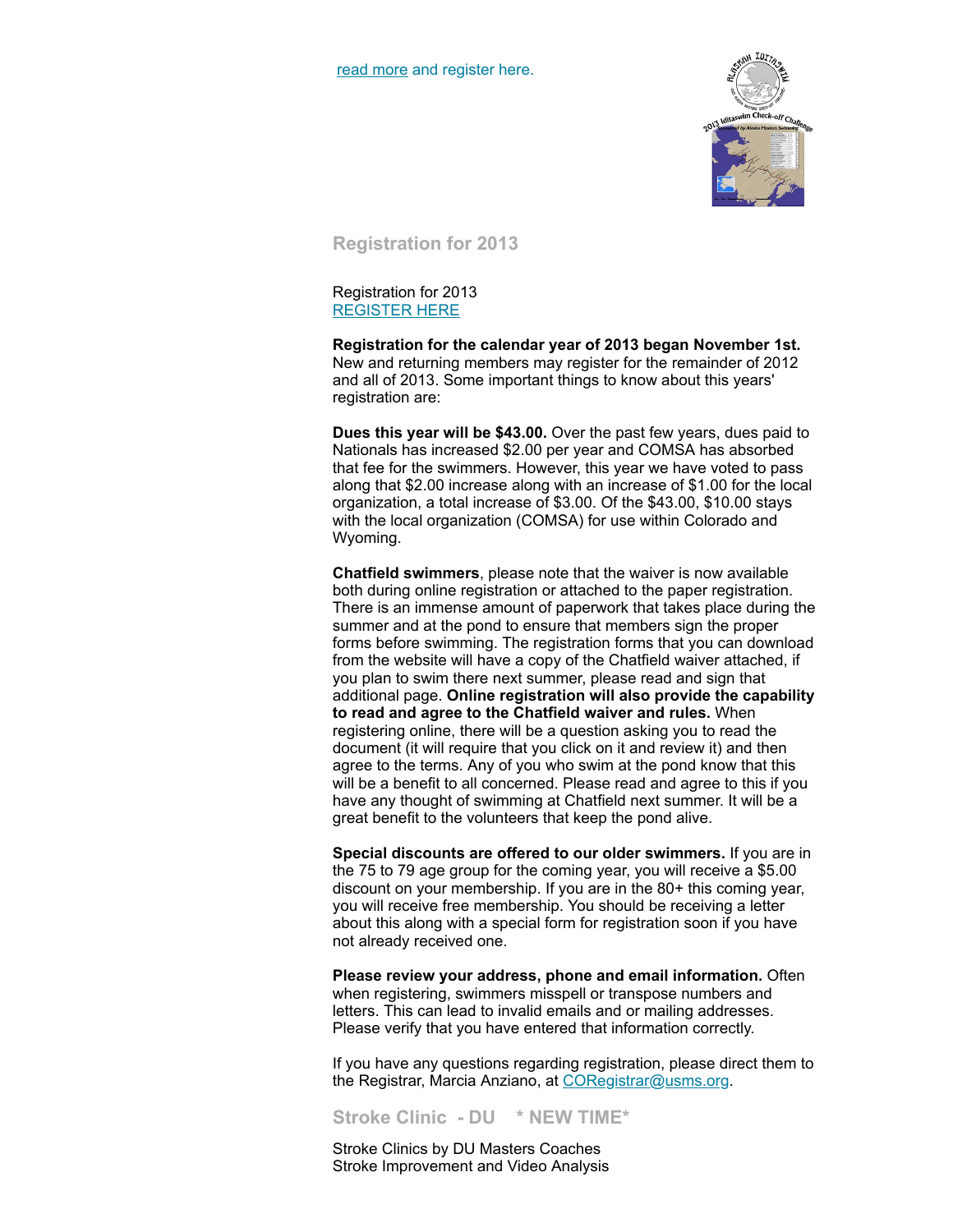Saturday, 3-5pm \*\*\*NEW TIME\*\*\*

Butterfly, January 19

\$30.00 per clinic \*\* COMSA members receive a discount. \$25.00 per clinic \$15 fee to DU if you are not a DU member

Contact Andrew LeVasseur, DU Masters Head Coach, for more information [swimmin4fun@msn.com](mailto:swimmin4fun@msn.com)

## <span id="page-4-0"></span>**USMS Coaches Certification Clinic**

April 20, 2013 Level 1 &2 April 21, 2013 Level 3 9AM - 5PM City of Thornton Recreation Center

Registration and more information as it becomes available.

#### <span id="page-4-1"></span>**Breadbasket Zone Events**

SAVE THE DATE! Breadbasket Zone Meet - 2013 April 6, 2012 Grinnell College Grinnell, Iowa Meet info will be posted when it becomes available. In the mean time check out the [facility.](http://pioneers.grinnell.edu/sports/2012/4/16/MSWIM_0416121255.aspx?id=67)

Colorado Masters Swimming Association is part of the Breadbasket Zone within USMS. Some of the other members of the Breadbasket Zone with websites are: Minnesota, Iowa, Missouri Valley and Ozark Masters. If you are looking for other swimming events, both pool and open water in our zone, check out their websites below. [Minnesota](http://www.minnesotamasters.com/) Masters [Iowa](http://www.iowamasters.org/) [Missouri](http://movymasters.com/) Valley **[Ozark](http://www.ozarklmsc.org/)** 

#### <span id="page-4-2"></span>**2013 USMS Spring National Championships**

2013 U.S. Masters Swimming Spring National Championship IU Natatorium, Indianapolis, Indiana May 9-12, 2013 Short Course Yards



meet [info,qual.](http://www.usms.org/comp/scnats13/) times and order of events

# <span id="page-4-3"></span>**2013 Pan -American Masters Championship**

"U.S. Masters Swimming is pleased to host the 2013 Pan American Masters Championship. The Championship, awarded by Union American de Natacion, will be hosted in partnership with the Sarasota Family YMCA, in Sarasota, Fla. Our Travel page includes our Letter of Invitation.



Masters synchronized swimming and pool swimming competition will be held at the Selby Aquatic Center adjacent to the Sarasota Y's Evalyn Sadlier Jones branch in Sarasota, Fla. The synchro event dates are June 1-4, and swimming events June 5-12. An open water swim will be hosted June 13 at Siesta Key in Sarasota, Fla.